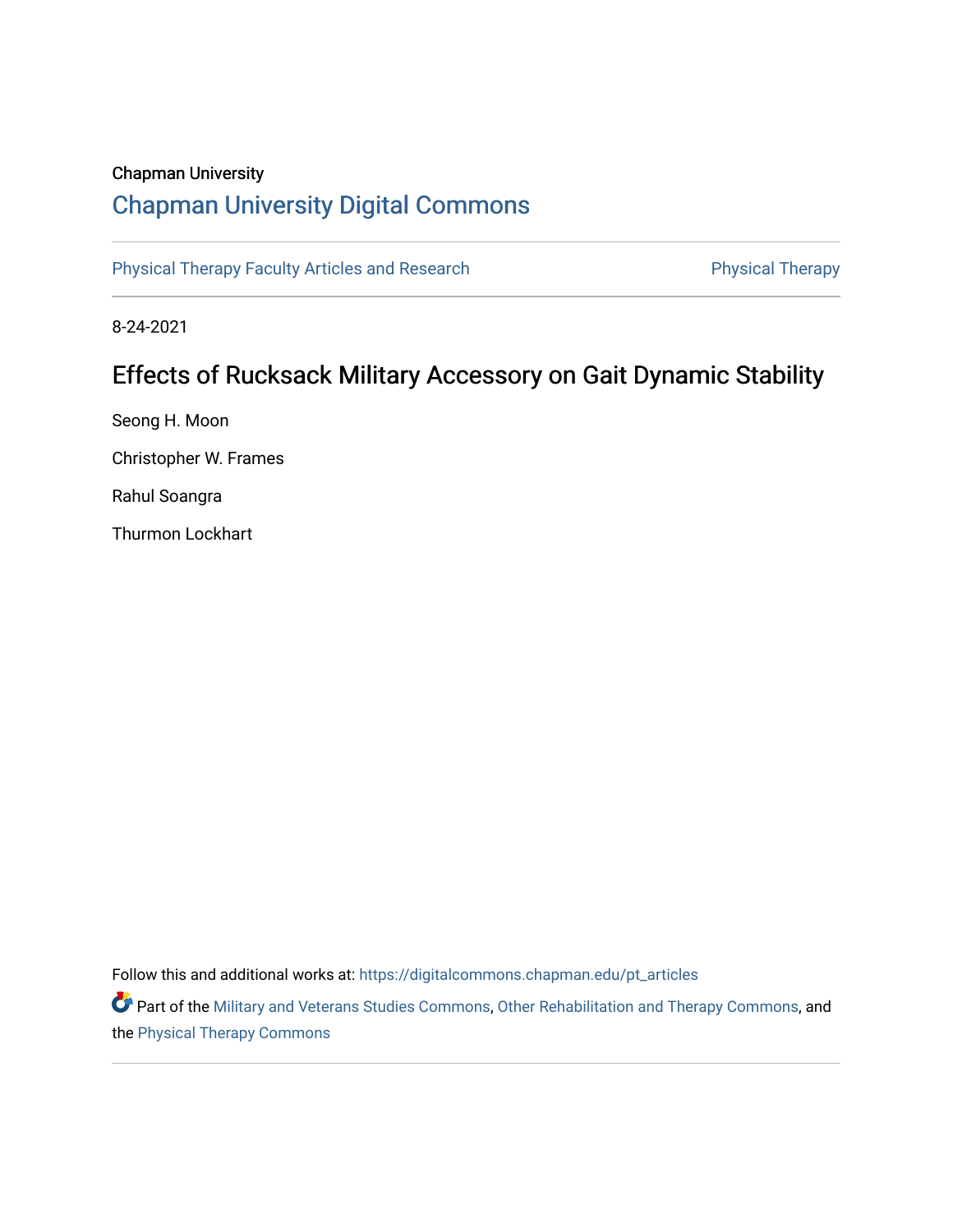## Effects of Rucksack Military Accessory on Gait Dynamic Stability

### **Comments**

This article was originally published in International Journal of Prognostics and Health Management, volume 12, issue 4, in 2021. <https://doi.org/10.36001/ijphm.2021.v12i4.2778>

### Creative Commons License



This work is licensed under a [Creative Commons Attribution 3.0 License](https://creativecommons.org/licenses/by/3.0/).

Copyright The authors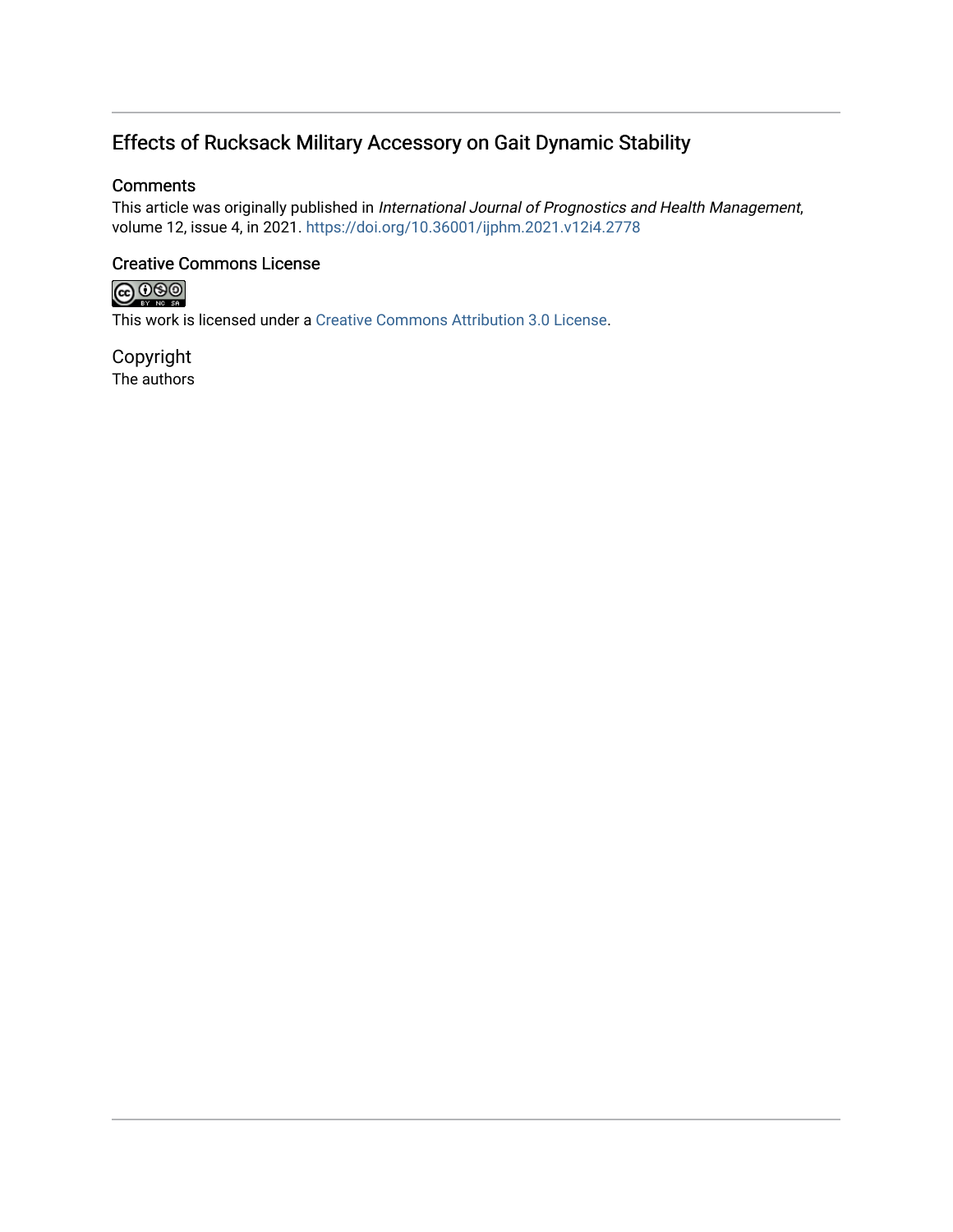## **Effects of Rucksack Military Accessory on Gait Dynamic Stability**

Seong H. Moon<sup>1</sup>, Christopher W. Frames<sup>1</sup>, Rahul Soangra<sup>2&3</sup>, and Thurmon E. Lockhart<sup>1\*</sup>

*<sup>1</sup>School of Biological and Health Systems Engineering, Arizona State University, Tempe, AZ,85281, USA [smoon13@asu.edu](mailto:smoon13@asu.edu) cframes@asu.edu*

*\*Thurmon.Lockhart@asu.edu*

*<sup>2</sup>Crean College of Health and Behavioral Sciences, Chapman University, Orange, CA, 92866, USA*

*<sup>3</sup>Fowler School of Engineering, Chapman University, Orange, CA, 92866, USA soangra@chapman.edu*

#### **ABSTRACT**

Various factors are responsible for injuries that occur in the U.S. Army soldiers. In particular, rucksack load carriage equipment influences the stability of the lower extremities and possibly affects gait balance. The objective of this investigation was to assess the gait and local dynamic stability of the lower extremity of five subjects as they performed a simulated rucksack march on a treadmill. The Motek Gait Real-time Interactive Laboratory (GRAIL) was utilized to replicate the environment of the rucksack march. The first walking trial was without a rucksack and the second set was executed with the All-Purpose Lightweight Individual Carrying Equipment (ALICE), an older version of the rucksack, and the third set was executed with the newer rucksack version, Modular Lightweight Load Carrying Equipment (MOLLE). In this experiment, the Inertial Measurement Unit (IMU) system, Dynaport was used to measure the ambulatory data of the subject. This experiment required subjects to walk continuously for 200 seconds with a 20kg rucksack, which simulates the real rucksack march training. To determine the dynamic stability of different load carriage and normal walking condition, Local Dynamic Stability (LDS) was calculated to quantify its stability. The results presented that comparing Maximum Lyapunov Exponent (LyE) of normal walking was significantly lower compared to ALICE (P=0.000007) and MOLLE (P=0.00003), however, between ALICE and MOLLE rucksack walking showed no significant difference (P=0.441). The five subjects showed significantly improved dynamic stability when walking without a rucksack in

https://doi.org/10.36001/IJPHM.2021.v12i4.2778

 $\_$ 

comparison with wearing the equipment. In conclusion, we discovered wearing a rucksack result in a significant  $(P < 0.0001)$  reduction in dynamic stability.

#### **1. INTRODUCTION**

Load carrying equipment is used in various daily contexts, ranging from school backpacks carrying textbooks/supplies and recreational hiking backpacks to military applications.

Accordingly, the purpose of the load carriage equipment in a military context is to enhance and maximize a soldier's performance. However, inadequate design can reduce performance and even result in injuries given the increase in mass, fatigue, and duration. Therefore, it is necessary to evaluate the effect of these supportive devices and whether they hinder the potential stability of a soldier. One of the most important pieces of equipment that is utilized in the U.S military is the rucksack, a simple form of load carriage. In the military recruitment qualification process, a rucksack march evaluates the basic physical strength and stamina of a soldier and whether they qualify for the military. Also, it is essential to indicate gait instability with various load carrying equipment to determine their effects on injuries during training (Knapik et al., 1992).

The U.S military has reported that the recommended standard rucksack weight should be less than 33kg for a soldier to perform at their optimal physical condition (Meehan, 1990). Additional equipment, such as a rifle, bulletproof vest, and Kevlar, will increase the weight demand that soldiers need to carry. Previous investigations report that during military training, 82% of the majority of accidents are the direct result of slips, trips, and falls (Okeeffe et al., 2014). Thus, the heavier the rucksack, the greater increase in gait instability. To lower the rate of musculoskeletal injuries and reinforce the rucksack, the U.S. army has replaced ALICE, an older

Seong Moon et al. This is an open-access article distributed under the terms of the Creative Commons Attribution 3.0 United States License, which permits unrestricted use, distribution, and reproduction in any medium, provided the original author and source are credited.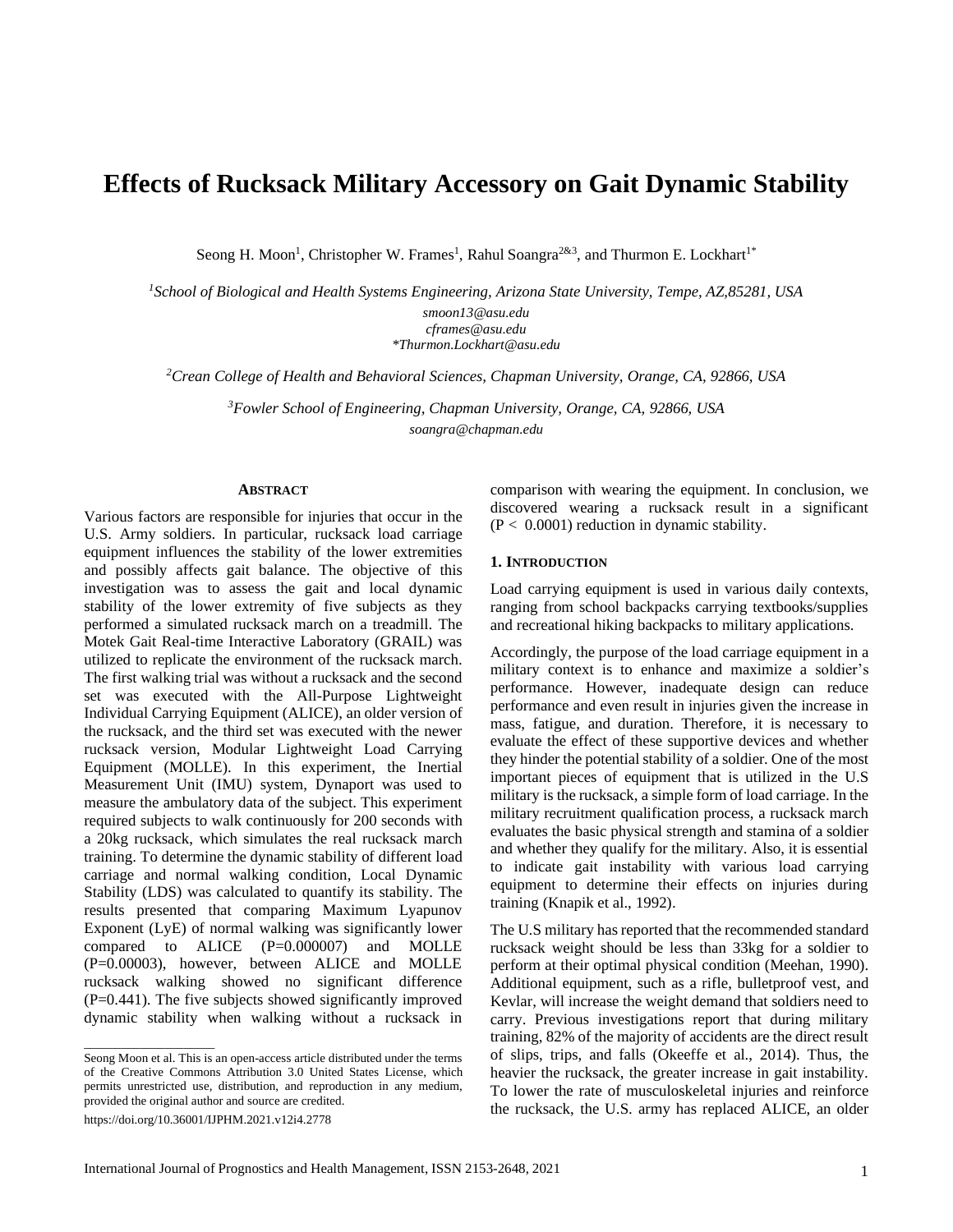version of rucksack built with a metal frame which was manufactured by the United States Army Support Center, with a more efficient rucksack made of a plastic frame called MOLLE, manufactured by Specialty Defense System.

To assess different load carriage conditions on gait stability, LDS was quantified with the Maximum LyE. Maximum  $L_yE(\lambda)$  delineates the average logarithmic rate of divergence, in which a higher value means the system is unstable with a larger divergence between the nearest neighbor, and a lower value indicates that the structure of the system is more stable. The previous study indicated that fall prone subjects have higher Maximum LyE compare to healthy old and young subjects, which present that fall prone individuals have significantly lower LDS compared to healthy counterparts (Bizovska et al., 2018; Lockhart & Liu, 2008; Toebes et al., 2012).

The objective of this study was to compare normal walking condition with two different types of load carriage equipment and determine the variations of the LDS.

#### **2. METHODS**

#### **2.1. Experimental Protocol**

Five healthy male subjects were recruited from Arizona State University. The subjects' anthropometric data were the followings:  $24 \pm 2.5$  years of age;  $178.5 \pm 2.4$  cm of height; 77.3  $\pm$  19.8 kg of weight; 24.2  $\pm$  6.0 kg/m<sup>2</sup> of Body Mass Index (BMI). To reproduce the rucksack march in the laboratory environment, Motek Gait Real-time Analysis Interactive Laboratory (Motek, GRAIL, Amsterdam, Noord-Holland, the Netherlands) system was used to simulate the rucksack march. For the data assessment, a single IMU accelerometer (DynaPort MM+, Den Haag, the Netherlands) with a sampling frequency of 100 Hz was utilized to assess the gait data from the subject. The device was located at the sacrum area with elastic waistbands. All participants who participated in this study provided written consent before the beginning of data collection, which this study was approved by the Institutional Review Board (IRB: STUDY 00003645) of Arizona State University.

|                   | <b>Subject Anthropometry</b> |                       |                |                             |        |
|-------------------|------------------------------|-----------------------|----------------|-----------------------------|--------|
| ID                | Age<br>(years)               | <b>Height</b><br>(cm) | Weight<br>(kg) | BMI<br>(kg/m <sup>2</sup> ) | Gender |
| S <sub>001</sub>  | 24                           | 180.8                 | 79.2           | 24.23                       | Male   |
| S <sub>0</sub> 02 | 22                           | 177                   | 48.65          | 15.53                       | Male   |
| S <sub>0</sub> 03 | 22                           | 179.5                 | 104.25         | 32.36                       | Male   |
| S <sub>0</sub> 04 | 28                           | 175                   | 75             | 24.49                       | Male   |
| S <sub>0</sub> 05 | 24                           | 180                   | 79.4           | 24.51                       | Male   |

Table 1. Each subject's anthropometric data

Prior to the data collection, subjects were asked to walk at least five minutes on the treadmill to acclimatize themselves

to the treadmill, rucksack, and environment. Participant's preferred walking velocity was determined with and without the load carriage (Yang & King, 2016). All participants walked at their preferred walking speed. Subsequently, participants carried out all walking trials for 200 seconds: First, normal walking was performed without any load carriage; second, subjects carried an established type of steel frame rucksack, ALICE with 20 kilograms of weight to simulate the real-life rucksack march; third, subjects wore the MOLLE rucksack with a carrying load of 20kg. Participants were asked to wear the U.S. army Kevlar helmet, vest, and rucksack to simulate the actual rucksack march that enlisted soldiers would perform. Appropriate rest was provided between each trial to avoid fatigue influencing the stability of walking.



Figure 1. Subject Load Carriage Simulation on GRAIL system



Figure 2. Raw Acceleration Data measured from Inertial Measurement Unit

#### **2.2. Data analysis**

The following procedure was processed to calculate the dynamic stability of each subject's normal and load carriage data. Before proceeding into the calculation of dynamic stability, raw gait data from the IMU accelerometer was low pass filtered using zero-lag fourth order Butterworth filter to remove high frequency noise from sensor data (Yu et al.,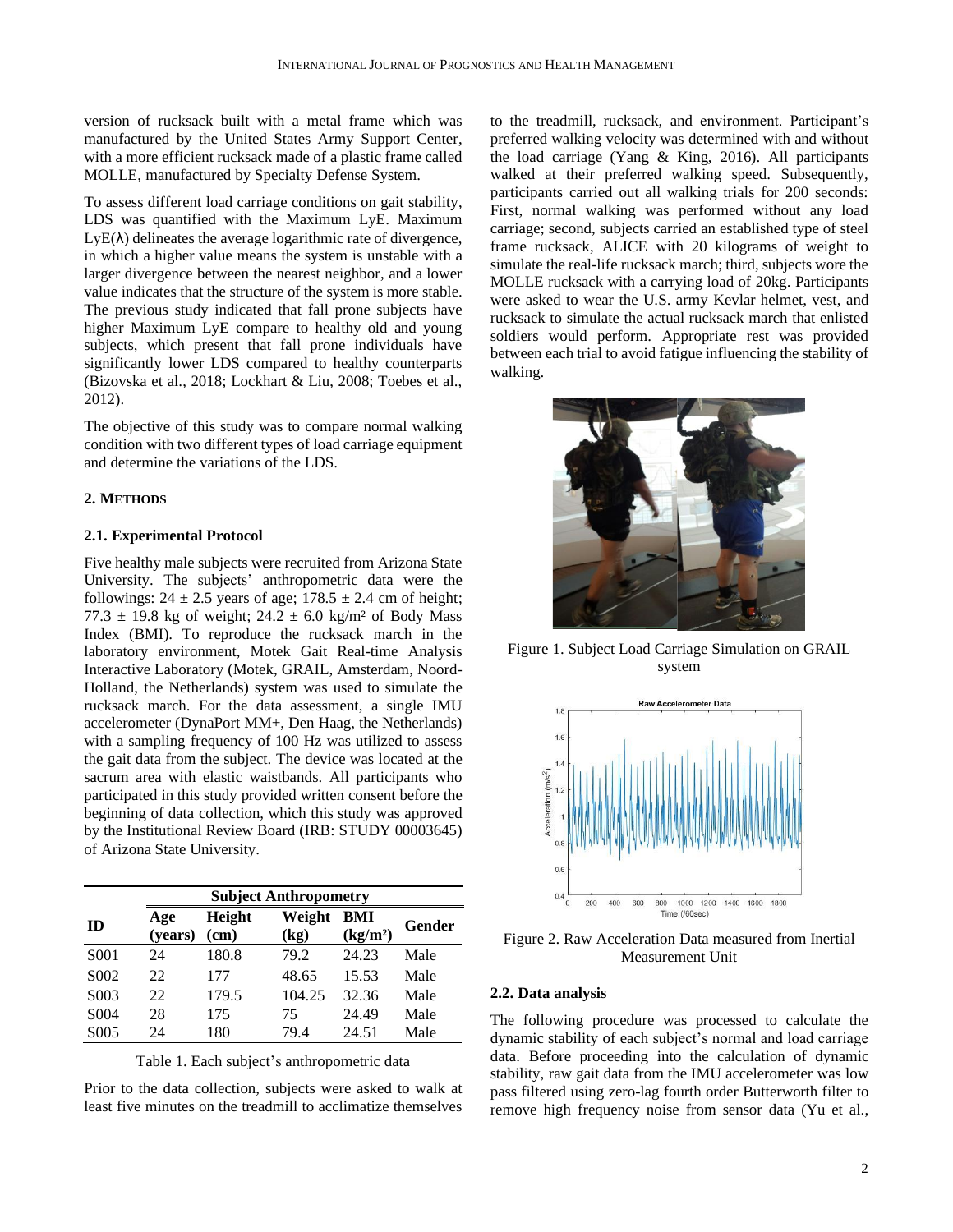1999). Once the data is filtered consistent gait cycles were extracted. After a consistent, steady-state speed was achieved, a threshold-based peak detection algorithm was used to identify 50 gait cycles and truncate the dataset for analysis. Then, the dataset was normalized so that each gait cycle was resampled to 100 data points each. Normalizing the gait cycle to 100 data points is a standard technique in gait analysis. To calculate the dynamic stability, the most important process is finding maximum LyE. Maximum LyE indicates the average logarithmic rate of divergence, hence, the higher value designates instability of the larger divergence between the nearest neighbors, in contrast, a lower value determines more stableness (Dingwell & Cusumano, 2000). In this computation, the Rosenstein method was utilized to calculate the maximum LyE (Rosenstein et al., 1993). To establish the proper time delay coordinate, it was determined by using average mutual information. From the plotted graph of average mutual information, the first minimum was set as the time delay. Lastly, the maximum LyE value was determined with reported time delays coordinate (10th) and embedding dimension (5th) (Packard et al., 1979; Takens, 1981). The result was utilized to determine the difference between the normal and various load carriage walking conditions which reported varied maximum LyE values.

#### **2.3. Statistical analysis**

To determine the most stable status from three different situations, the mean of maximum LyE was calculated for each carriage condition. To calculate the significant difference between various conditions, data were compared for all mean pairs by using post-hoc Tukey-Kramer HSD (Honestly Significant Difference) analysis. Tukey-Kramer HSD test was applied to perform an exact alpha level test of the same sample size (Kramer, 1956; Tukey & Braun, 1994). The dependent value was the maximum LyE value, and the independent value was the three load conditions, which were no load, ALICE and MOLLE. The outcome showed how the maximum LyE value differed given each condition.

#### **3. RESULTS**

We found that ALICE had the highest mean LyE value of 1.31, MOLLE had the value of 1.25, and the normal walking showed a mean LyE value of 0.89, which was the lowest divergence rate among all others. This demonstrates that the load carriage and rucksack usage component have a considerable effect on dynamic stability.

In addition, as presented in Figure 3, the results indicated that ALICE and MOLLE do not show significant differences in maximum LyE between these walking conditions (Pvalue=0.441). However, when comparing the result of ALICE with Normal walk, the p-value was 0.000007; MOLLE and Normal walk's p-value was 0.00003. Therefore, we were able to determine significant differences between the

normal walking and both of the bag types, however, no significant differences were revealed amongst ALICE and MOLLE.

|                   | Maximum LyE $(\lambda)$ bits/s |              |      |  |  |
|-------------------|--------------------------------|--------------|------|--|--|
| ID                | <b>Normal Walk ALICE</b>       | <b>MOLLE</b> |      |  |  |
| S <sub>001</sub>  | 0.82                           | 1.40         | 1.29 |  |  |
| S <sub>0</sub> 02 | 1.01                           | 1.31         | 1.24 |  |  |
| S <sub>0</sub> 03 | 0.79                           | 1.14         | 1.22 |  |  |
| S <sub>0</sub> 04 | 0.93                           | 1.34         | 1.24 |  |  |
| S <sub>005</sub>  | 0.91                           | 1.39         | 1.26 |  |  |

Table 2. Maximum Lyapunov Exponent for Each Subject with Different Load Carriage Condition

Moreover, as presented in Figure 3, the results indicated that ALICE and MOLLE do not show significant differences in maximum LyE between these walking conditions (P-value=0.441). However, when comparing the result of ALICE with Normal walk, the p-value was 0.000007; MOLLE and Normal walk's p-value was 0.00003. Therefore, we were able to determine significant differences between the normal walking and both of the bag types, however, no significant differences were revealed amongst ALICE and MOLLE.

**Max Lyapunov Exponent vs Different Bag Types**



Figure 3. Bar graph analysis of three different walking condition effect on dynamic stability

#### **4. DISCUSSION**

The purpose of this study was to determine how the weight and material of the load carriage affect the dynamic stability of the subject's gait. Previous studies reported that load carriage modifies the push-off force and generates massive fatigue affecting gait instability (Birrell & Haslam, 2010; Qu & Yeo, 2011). Considering these factors, as hypothesized, normal walking without any bag had the most stable dynamic stability, while MOLLE had the second highest dynamic stability, and ALICE was the least stable condition among the three circumstances. Compared to ALICE and MOLLE bag type walking, normal walking was found to have the lowest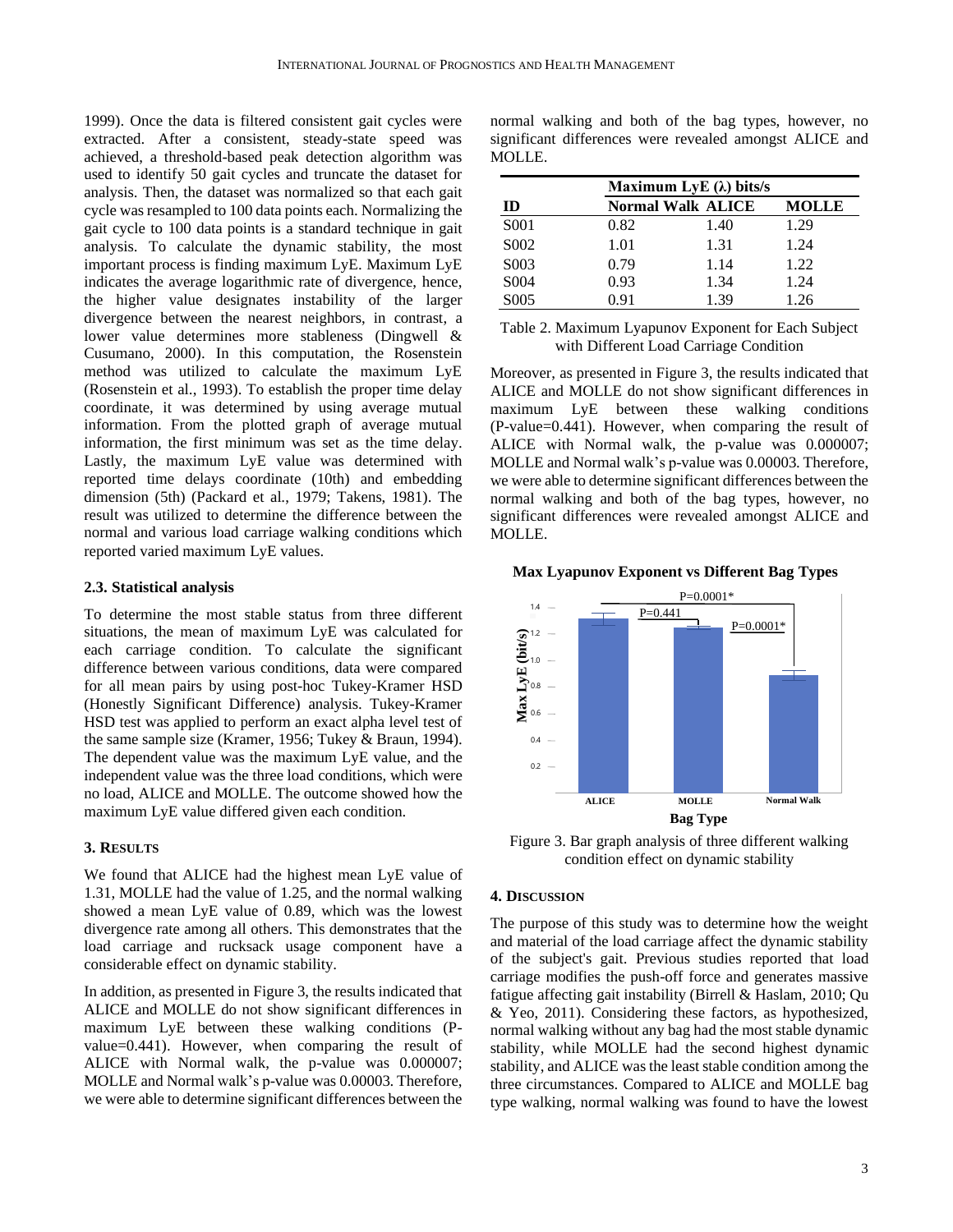values of maximum LyE values. This indicates that certain physical forces applied during walking may develop significant gait instability. In addition, the maximum LyE rate comparison between material difference among the ALICE (Metal) and MOLLE (Plastic) indicated no significant difference. Therefore, whether the load carriage material is metal or plastic frames, it does not influence the dynamic stability significantly.

Despite the significant findings, there are several limitations in this study. This research was conducted with five young male people, which could be considered a low sample size. A larger and more diverse sample population would provide a more accurate and reliable translation to the larger population. Furthermore, increasing the sample size, such as  $95<sup>th</sup>$  to  $5<sup>th</sup>$  percentile male should be tested in order to acquire the normally distributed sample for dynamic stability. Moreover, different age groups and gender should be considered for the potential subject. This will increase the reliability of the data and understand how dynamic stability performance differs in another experimental group.

Understanding the limitations of the current research, future studies should consider assessing overground load carriage. This is important since practically military use of rucksacks is in varied terrain environments instead of constrained treadmill walking conditions. However, these data collected in a virtual reality environment simulated natural walking to some extent. Accordingly, investigating the overground load carriage with various circumstances, such as providing a different kind of land terrain and incline/decline sloped surfaces would provide more understanding of how dynamic stability is effect by various load carriage situations.

#### **5. CONCLUSION**

This study investigated the effect of load carriage and material difference on young healthy adult's dynamic stability. The result revealed that normal walking without any load carriage had the most stable dynamic stability, and the other two bag types reported higher LyE values compared to normal walking. In addition, these two-load carriage conditions showed that there was no significant difference in dynamic stability. This implies that certain load conditions have a significant effect on dynamic stability, however, given equal weight, different material component of load carriage does not alter the subject's dynamic stability.

#### **NOMENCLATURE**

*ALICE* All-Purpose Lightweight Individual Carrying Equipment

*MOLLE* Modular Lightweight Load Carrying Equipment

*LyE* Lyapunov Exponent

#### **REFERENCES**

- Ahn, J. (2011). Feasibility of Novel Gait Training with Robotic Assistance: Dynamic Entrainment to Mechanical Perturbation to the Ankle. ProQuest Dissertations and Theses. http://ezproxy.ithaca.edu:2048/login?url=https://search. proquest.com/docview/916764118?accountid=11644% 0Ahttp://ithacaprimo.hosted.exlibrisgroup.com/openurl/01ITHACAC OL/01ITHACACOL\_SP?rft.genre=dissertations+%26+ theses&rft.atitle=&rft.jtitle=&rft.btitle=
- Birrell, S. A., & Haslam, R. A. (2010). The effect of load distribution within military load carriage systems on the kinetics of human gait. Applied Ergonomics, 41(4), 585– 590. https://doi.org/10.1016/j.apergo.2009.12.004
- Bizovska, L., Svoboda, Z., Janura, M., Bisi, M. C., & Vuillerme, N. (2018). Local dynamic stability during gait for predicting falls in elderly people: A one-year prospective study. PLoS ONE, 13(5), 1–11. https://doi.org/10.1371/journal.pone.0197091
- Dingwell, J. B., & Cusumano, J. P. (2000). Nonlinear time series analysis of normal and pathological human walking. Chaos, 10(4), 848–863. https://doi.org/10.1063/1.1324008
- Knapik, J., Reynolds, K., Staab, J., Vogel, J. A., & Jones, B. (1992). Injuries associated with strenuous road marching. Military Medicine, 157(2), 64–67. https://doi.org/10.1093/milmed/157.2.64
- Kramer, C. Y. (1956). Extension of Multiple Range Tests to Group Means with Unequal Numbers of Replications. Biometrics. https://doi.org/10.2307/3001469
- Lockhart, T. E., & Liu, J. (2008). Differentiating fall-prone and healthy adults using local dynamic stability. Ergonomics, 51(12), 1860–1872. https://doi.org/10.1080/00140130802567079
- Meehan, W. I. (1990). ARMY Field Manual.
- Okeeffe, T., Hrymak, V., & O'Sullivan, L. (2014). AN ANALYSIS OF MUSCULOSKELETAL ACCIDENTS IN OPERATIONAL MILITARY TRAINING IN THE DEFENCE FORCES. 1.
- Packard, N. H., Crutchfield, J. P., Farmer, J. D., & Shaw, R. S. (1979). Geomerty from a Time Series. Physcial Review Letters, 45(9), 725–728.
- Qu, X., & Yeo, J. C. (2011). Effects of load carriage and fatigue on gait characteristics. Journal of Biomechanics, 44(7), 1259–1263.

https://doi.org/10.1016/j.jbiomech.2011.02.016

- Rosenstein, M. T., Collins, J. J., & De Luca, C. J. (1993). A practical method for calculating largest Lyapunov exponents from small data sets. Physica D, 65(1–2), 117–134. https://doi.org/10.1016/0167-2789(93)90009- P
- Takens, F. (1981). Detecting strange attractors in turbulence. Springer, 10.1007/BFb0091924. http://www.springer.com/gp/book/9783540111719